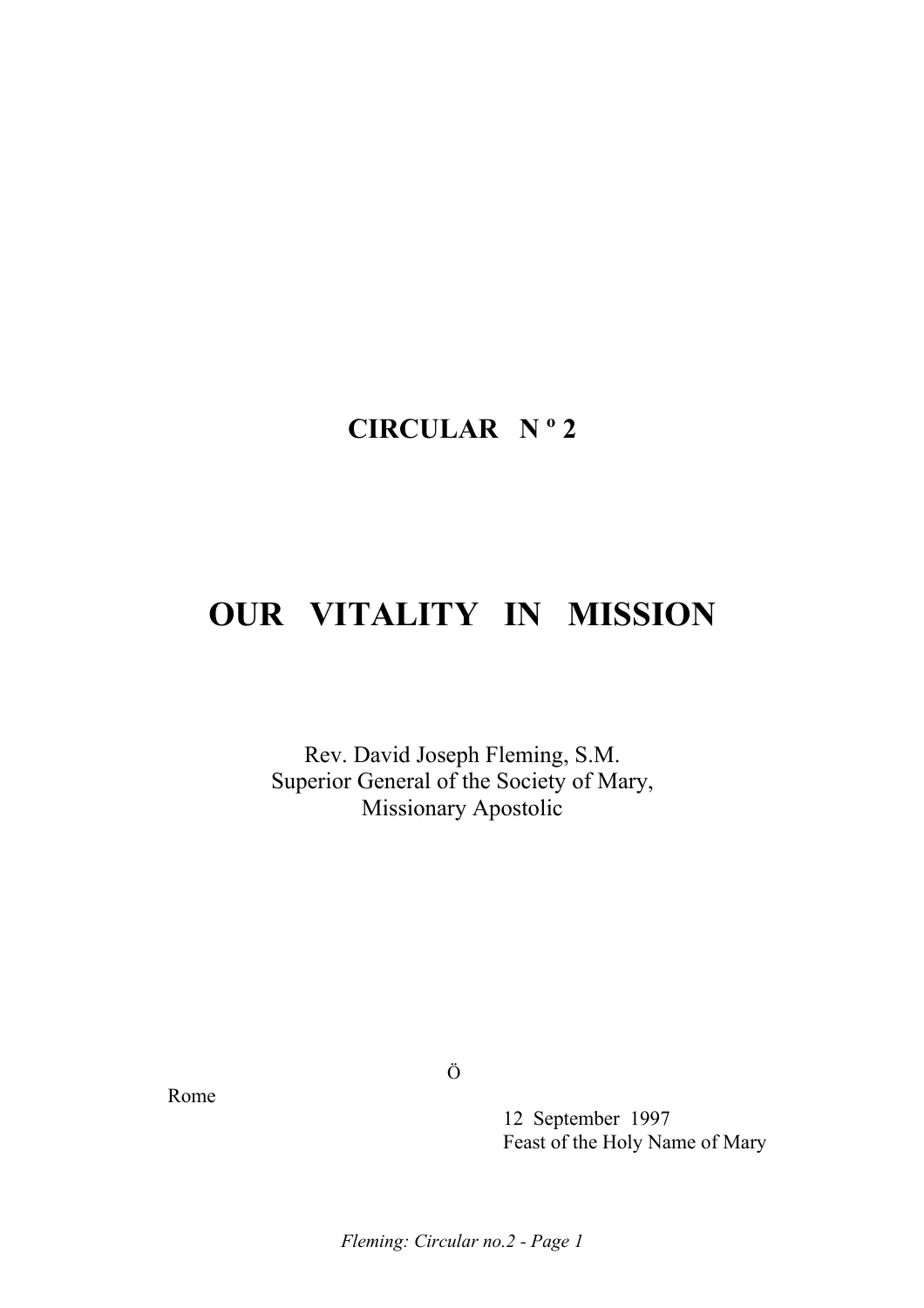#### CIRCULAR NO. 2

12 September 1997 Feast of the Holy Name of Mary

> DAVID JOSEPH FELMING, S.M. Superior General of the Society of Mary, Missionary Apostolic, to all his fellow Marianists throughout the world.

### **OUR VITALITY IN MISSION**

Dear Brothers,

On this our patronal feast, we remind ourselves each year that it is "in Mary's name and for her glory that we take up the religious life." I am happy on this occasion to direct some words of encouragement and stimulation to all of you working in Mary's name in some thirty countries of the world.

During my first year of service as Superior General, I have been privileged to visit, at least briefly, more than twenty of these countries and talk to Marianists seeking to grapple creatively with the challenges of mission in the most varied contexts. The vitality of our motivation for mission is the theme I want to reflect on with you in this letter. I am further led to take up this theme also by the fact that this year we are celebrating two occasions that invite us to reflect on the deepest motivations for our lives and our mission.

#### **The "Year of Jesus Christ"**

During 1997, in preparation for the Great Jubilee of the new millennium, Pope John Paul II has asked us to be especially attentive to the person of Jesus Christ, fully a human being in the midst of our beautiful but troubled world, but also fully divine, our source of life and salvation. For us Marianists, Jesus Christ is the center of the spirituality we have received through the charismatic gift of our Founder, for our goal is "to be transformed into Christ's likeness and to work for the coming of his kingdom" (Rule of Life, art. 2). In joining with the entire Church this year to renew our commitment to Jesus and to his mission in God's plan of salvation, we at the same time renew our fidelity to our vocation to follow the "Son of God become Son of Mary for the salvation of all."

Jesus initiated a mission that is still our ultimate purpose two millennia later. We see in his life a self-sacrificing commitment to the teaching, healing and liberating of others, even to the point of dying on the cross. The record of the early Church is unmistakably that of a community of disciples on fire, energized by a great sense of urgency. For all their problems, confusions, and even factionalism, the early Christians were dynamic. They inherited from the Lord what we might call a "missionary project" that drove them to proclaim a message with an urgency that led them to places and social groups for which they were utterly unprepared, often among people who really did not want to hear them. Following the Lord's example, they felt it imperative that their message be heard, no matter how much opposition there might be and no matter how great the personal cost. We are about to celebrate the two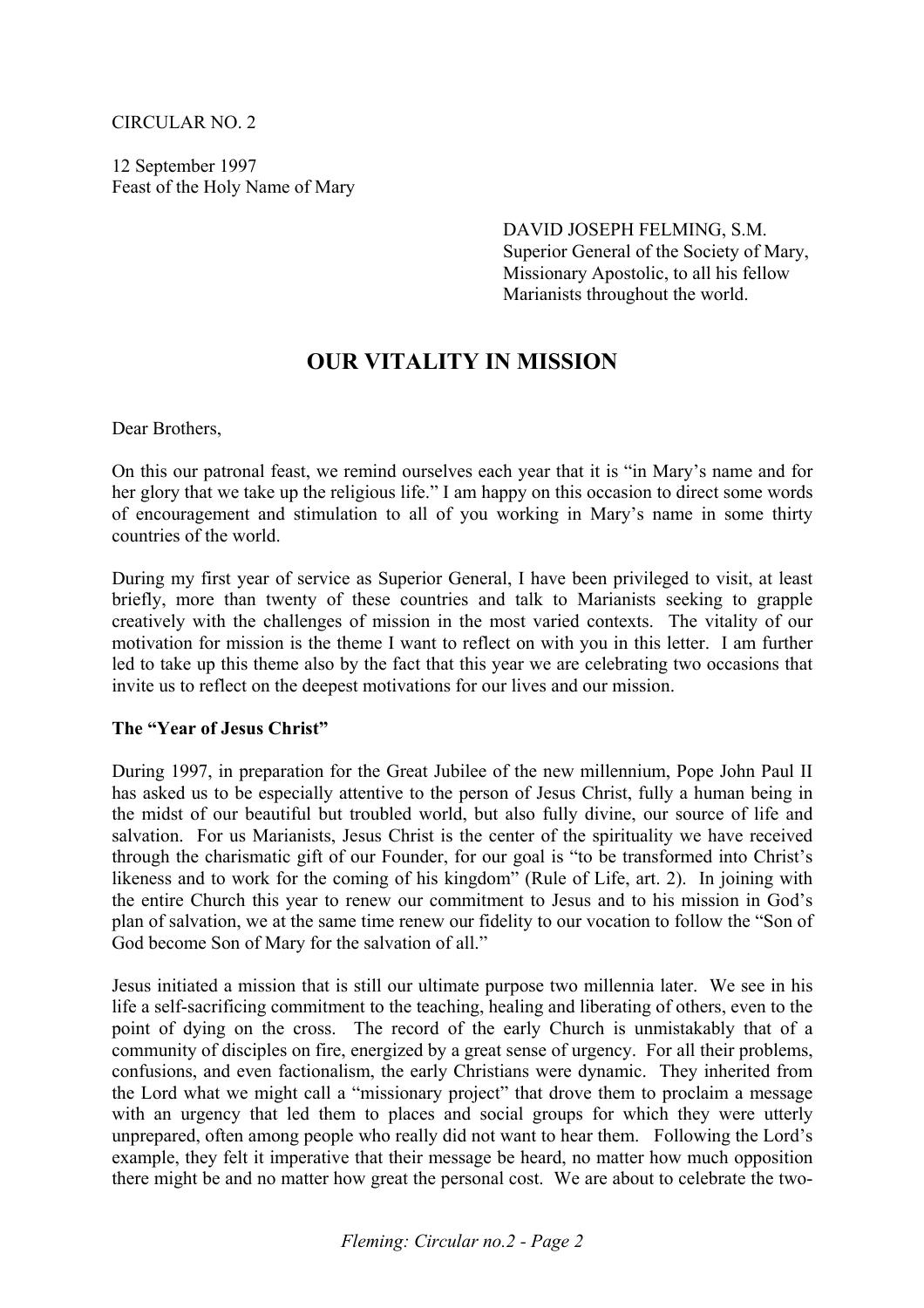thousandth anniversary of the movement that was put into motion by the Lord's grace and example, and extended by the sheer dynamism and determination of his disciples.

#### **The Saragossa Bicentenary**

There is another occasion that also invites us to focus our reflection on missionary vitality. Within a few weeks, we will be commemorating an important bicentennial. Exactly two hundred years ago, in the summer of 1797, political fluctuations permitted Venerable Father Chaminade for a brief time to carry out his missionary vocation in a fairly open way, finally feeling free to restore active Christian practice in Bordeaux, reopening his oratory, gathering young people, renewing sacramental life after the dark years of the Reign of Terror, helping weak priests make their reconciliation with the Church. But in September a new political upheaval wiped out all this good work and exposed him again to persecution. This time he was not able to go under cover, and he was forced into his fateful three-year retreat at Saragossa. He arrived on October 11, just in time for the annual feast of Our Lady of the Pillar.

For the next three years he had no choice but to remain inactive, and he must have often felt useless and lonely. As we look back two hundred years, we see a man with a dynamic missionary project being forced to mature it for a long season in exile and imposed silence. From our vantage point we can see that this long exile was providential, seasoning the Founder with a greater depth of prayer and surrender to God's will, enriching his sense of Mary's role, steeling motivation and perseverance for the project that was to dominate the rest of his life. But at the time his exile must have seemed a great and senseless setback.

I was struck by these reflections on this Saragossa bicentenary, recently published in the bulletin of the Province of Chile:

*Today we ourselves are also living in a time that requires great effort, carrying out a demanding work to which we are fully committed. We are regularly tempted to let ourselves be shaken by the feeling that our work is useless and sterile. In order to overcome this temptation, we make ever more plans for our more work and projects. One gets the impression that instead of facing the future with more hope we are engaging in escapism. Would it not be better to open a parenthesis in our lives in order to give new value to deep prayer, to the living of our charism, and thus recover confidence and enthusiasm for our vocation?...* 

*Father Chaminade returned from his exile renewed and determined. The results of his activity are visible to everyone. He did not spare any efforts to put into practice what he had contemplated: "As I see you now, so I saw you many years ago, in the twinkling of an eye."* 

*In the light of these brief reflections, how are we Marianists of today facing the coming millennium? Are we ready to keep working at the realization in today's Church and world of what the Founder conceived at Saragossa during his years of exile?*

May the focus on Jesus Christ as the center of our life and the remembrance of the Saragossa bicentenary serve to stimulate us this year as we continue our service as "missionaries of Mary."

#### **Vitality in our "Missionary Project"**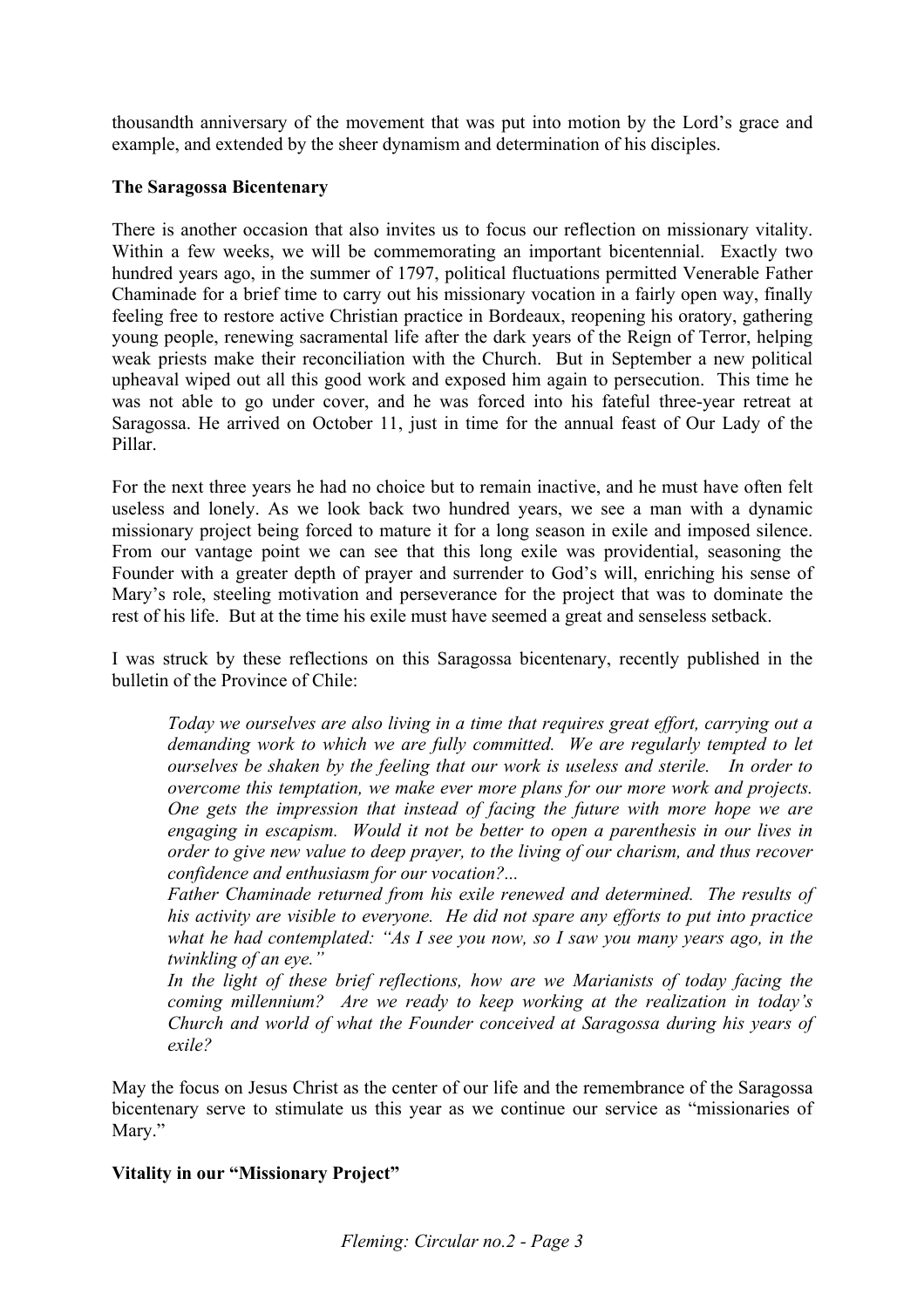Certainly, the time of Father Chaminade and his circle of disciples was one of extraordinary vitality and a great sense of urgency among Christians. Father Chaminade responded to the situation of his times with what is often called a "missionary project" that evoked great dynamism among his followers. It may be good to reflect for a moment on the meaning of those two words: "missionary project."

By "project" in this context we do not mean a particular work, some kind of job or program for bettering this or that very concrete situation - housing, for example, or recreation for poor children, or warm meals for the elderly poor, or improving the teaching of any subject in the schools. This use of the word is pragmatic and narrowly focused on some particular purpose, often a philanthropic one. In contrast, when in the current context we use the word "project," it refers rather to some overall and far-reaching vision that a person or a group "projects," i.e. "lays out ahead for the future." Our "project" in this sense is what we are looking ahead to. It is the focus of our hopes and that which gives vitality and dynamism to our efforts. It is why we are doing whatever we do. It puts the prosaic efforts of everyday life into a meaningful and inspiring context, makes our actions take on purpose and urgency.

In this sense, a "project" should not be too small and too pragmatic; it is an overarching horizon that keeps us moving forward with conviction and energy. Maybe our difficulties today stem in part from the fact that we have lost sight of such a project, or that our project is sometimes just too small, doesn't have enough size to really galvanize our energies or inspire those of others who might join us.

Father Chaminade's project was a "missionary" one. The use of this word primarily in reference to "foreign missions" came later. In his time, the word "missionary" evoked in the first place the image of an itinerant preacher who went from place to place in the countryside in order to stir up the fervor of people whose faith had grown stale or whose Christian practice had dulled, often using a kind of retreat known as the "parish mission." When Father Chaminade sought the title of "Missionary Apostolic", it was this kind of "missionary" that he had in mind. When he said to the first Marianists, "you are all missionaries," he meant that they were all supposed to be living and acting, wherever they were, as "permanent missionaries," to stir up stale faith and inspire real love and energy in the service of the gospel.

#### **Images of the Marianist "Missionary Project"**

With this understanding of "missionary project" in mind, and in order to set the stage for our reflection, I would like to recall three sets of images Father Chaminade used in trying to explain his urgent missionary project of 200 years ago:

#### *A Fulcrum for the Lever that Moves the World*

Answering objections made to Sodalities and his way of directing them, the Founder wrote in 1824 that all thoughtful people were at that time in search of a "new fulcrum" for the "lever that moves the modern world" (*Spirit of Our Foundation*, III, p. 235). What a powerful image and how intriguing to apply to ourselves! Where are we to place the fulcrum and lever, i.e. focus our efforts, if we want to move the hearts and minds of people today? What is the secret that galvanizes so much popular energy around certain trends and movements, for better or worse, and leaves others anemic and devoid of influence? Indeed, where are the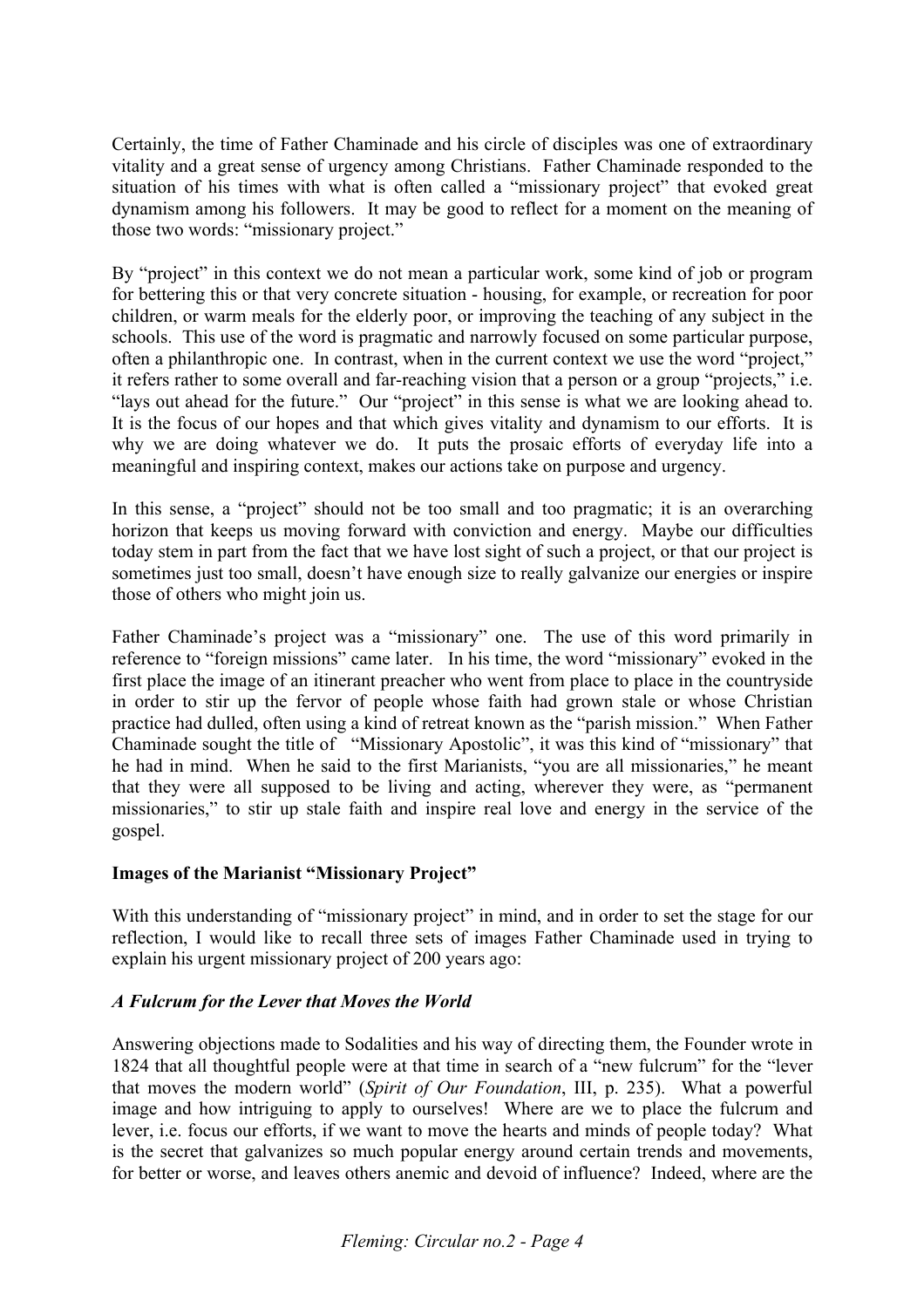fulcrums and levers that move you and me? What is the secret of unlocking the energies of our hearts? Anyone with an urgent "project" will resonate with the question and continually seek an answer.

#### *Flood and Torch*

In writing to the Pope in order to request approval for his foundations, in September of 1838, Father Chaminade said that the Marianist Family was like a "strong dam against a flowing torrent of evil," a protection from the flood of evil that threatened to engulf the world. And the faith was like a "torch" to illumine the darkness, a torch that had burnt low and needed to be rekindled. "Heaven inspired me, at the beginning of this century," he wrote in September 1838, "to request from the Holy See the title of Missionary Apostolic, so as to enliven and enkindle on all sides the divine torch of faith by showing everywhere to an astonished world imposing masses of Catholic Christians...who, belonging to special associations, would practice our holy religion without human respect, in all the purity of its dogmas and its morality." (*Letters of Fr. Chaminade*, no. 1076).

I invite you to ponder these images in your prayer and reflection. Do you feel any floods of evil around you? If so, this feeling will surely give you a sense of urgency. But perhaps the images may seem not only mixed but also a bit exaggerated to you. If that is the case, look again and make sure you're not mistaken! Some today see, for example, economic neoliberalism, the gospel of the free-market economy, as a "flood of evil." Others note the flood in the consumerist, sexist, racist thrust of public media. Others see it in the hopeless poverty to which so many are condemned. Others, in a mindless hedonism and sterile godlessness that threatens to engulf us. The document on *The Characteristics of Marianist Education* reminds us that today real Marianist education is a "daunting task" in the face of "grinding poverty and starvation...bloody wars and heartless political oppression ....the hunger for love, the hunger for God"(p. 13). If there's not a flood of evil out there, what is it that you see?

Can a flood of evil co-exist in a culture along with many signs of grace, like roses amid thorns or wheat and chaff? Certainly the Founder, who often defended the positive sides of the French Revolution, thought so! The answers to these questions are not easy, and we are tempted to blot out the questions because they are such big ones. Yet living with them, honestly, helps us gain purpose and determination.

And what about the image of the "divine torch of faith"? Where is it burning in your experience? Are you nearby, trying to catch the flame and pass it on?

#### *Fighting the Infernal Abyss under the Standard of Mary*

The next year, 1839, when he was already close to 80 years old, the Founder projected still another set of images in communicating the fact of the Roman approbation to his disciples. In putting these images to paper he was helped by some of his young disciples, notably the troubled Father Roussel. Perhaps the Founder, who was a more quiet, reserved soul, might have been less florid by himself. But the images that emerged from their interaction in the famous letter of August 24, 1839, are those that have come to be most classic in communicating the urgency of the Marianist missionary project.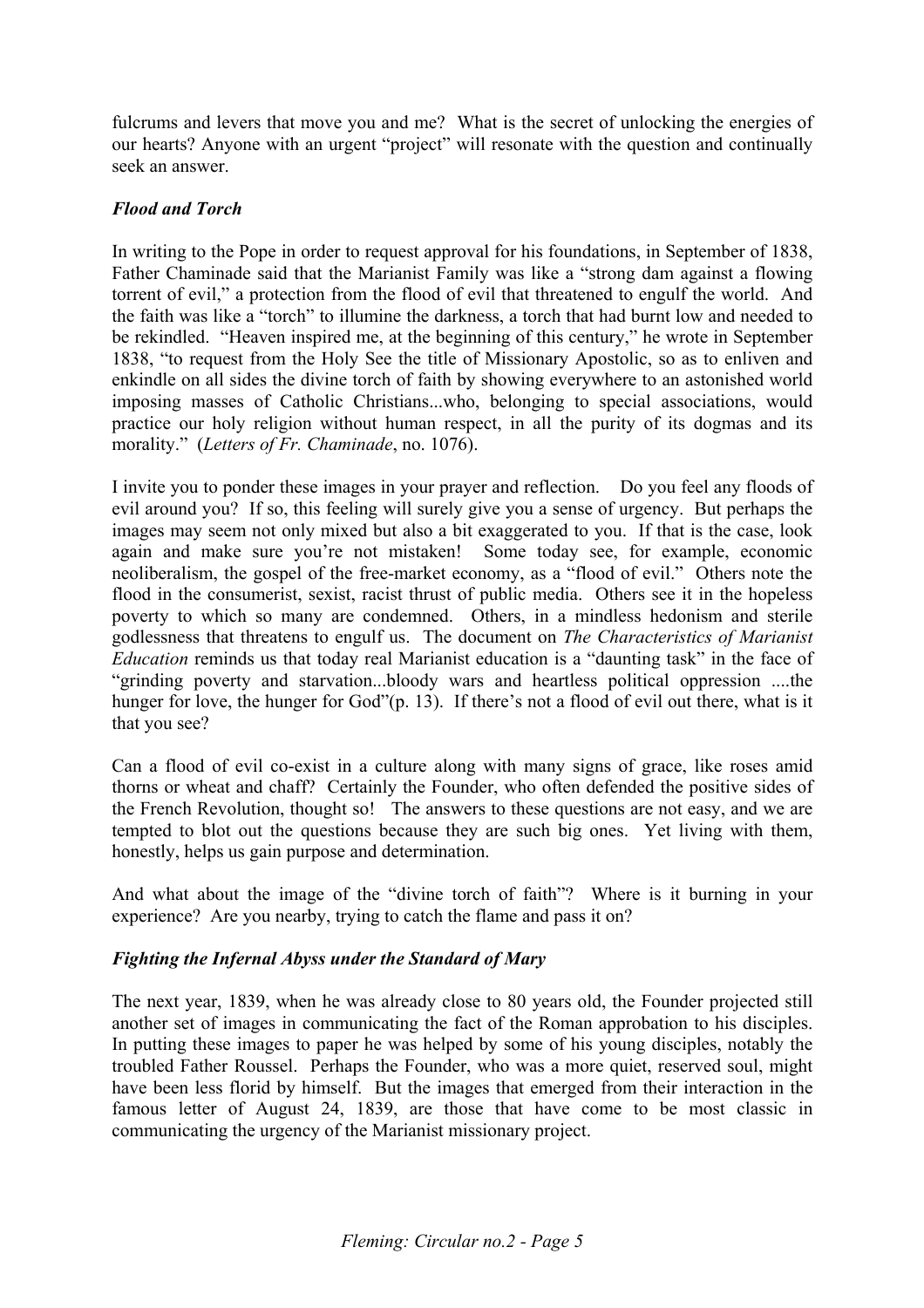The letter's view of the world could hardly be more stark and bleak. Father Chaminade says that the world is, in fact, hellish: "the depths of the infernal abyss are ejecting dense clouds of black and pestilential smoke which threaten to envelop the whole world in a dark night, devoid of good and full of evil, a darkness that is impervious, as it were, to the life-giving rays of the Sun of Justice." The image of the torch is then repeated: "the divine torch of faith is burning low and dying in the heart of Christianity." His view of the near future is no brighter: "it seems that the time is near when we are to witness what has been foretold, a general defection and an all but universal apostasy."

How does this analysis sound to you, today? Granted that the almost unrelieved bleakness of this view owes something to a contemporary apocalyptic mood in the French Church, and perhaps even more to the ornate oratory of the times. Yet I think it good for us to define ourselves and our times. Certainly there are days when we all feel exactly as the Founder says! And perhaps we are not far mistaken in some of our dark perceptions. Do not our best efforts often meet with the greatest obstacles? Do we not often give up too soon for precisely that reason? (That was why Father Chaminade placed resistance to "suggestions" among the key steps in the work of personal purification.) Do we not have formidable and all but overwhelming evils to face, difficulties to overcome, if we (like the Founder) really want to bring about significant social good? And do we not often set our sights much too low since we despair of really making a significant difference?

When the Founder tries to delineate a response to this horrendously dark analysis of his world, he generates another set of images, most of these having to do with Mary. We are not to be discouraged, he says, because her power "has not been shortened." She is still the "Woman of promise who is to crush the head of the serpent from hell." She is like the general of God's army, and we "have enlisted under her banner" in order to "struggle against the powers of hell." Like the Jesuits, whose whole missionary thrust is defined by the great choice between two "standards" under which to fight, we too have our "standard," the flag around which we rally, and it is Mary's.

I invite you to interiorize these last images as well. Militaristic images are not very appealing for many of us in today's world. Yet they project a sanguinary reality that is particularly characteristic of our times, the most militarized and deadly ones in history. Our devotion to peace and non-violence should not decay into a kind of bland and anemic niceness. In associating military images with Mary, Chaminade is not trying to comment on the realities or glories of war, but rather to show that this ingenious woman and gentle virgin is for us a source of the kind of heroic struggle and urgent commitment that is needed to face the challenges of our days. This very dynamic and powerful image of Mary is precisely what many are calling for today, as they try to bring out the dynamism of the womanly role in a society that is one-sidedly masculine and sexist. Often pious people have a rather bland and passive view of Mary, and that may make them a bit bland and passive themselves. Just recently we installed a stained-glass window of Mary fighting the dragon (as in Revelations 12) in a new chapel in India. It shocked many people. Does your image of Mary accommodate a forceful and dynamic person engaged in struggle? It is certain that the Founder's image of Mary was such.

#### **How Urgent is Our Project?**

I believe it is important for us Marianists today to reflect with the help of such images on our vitality in mission because I have the impression that it is hard for many of us to feel urgency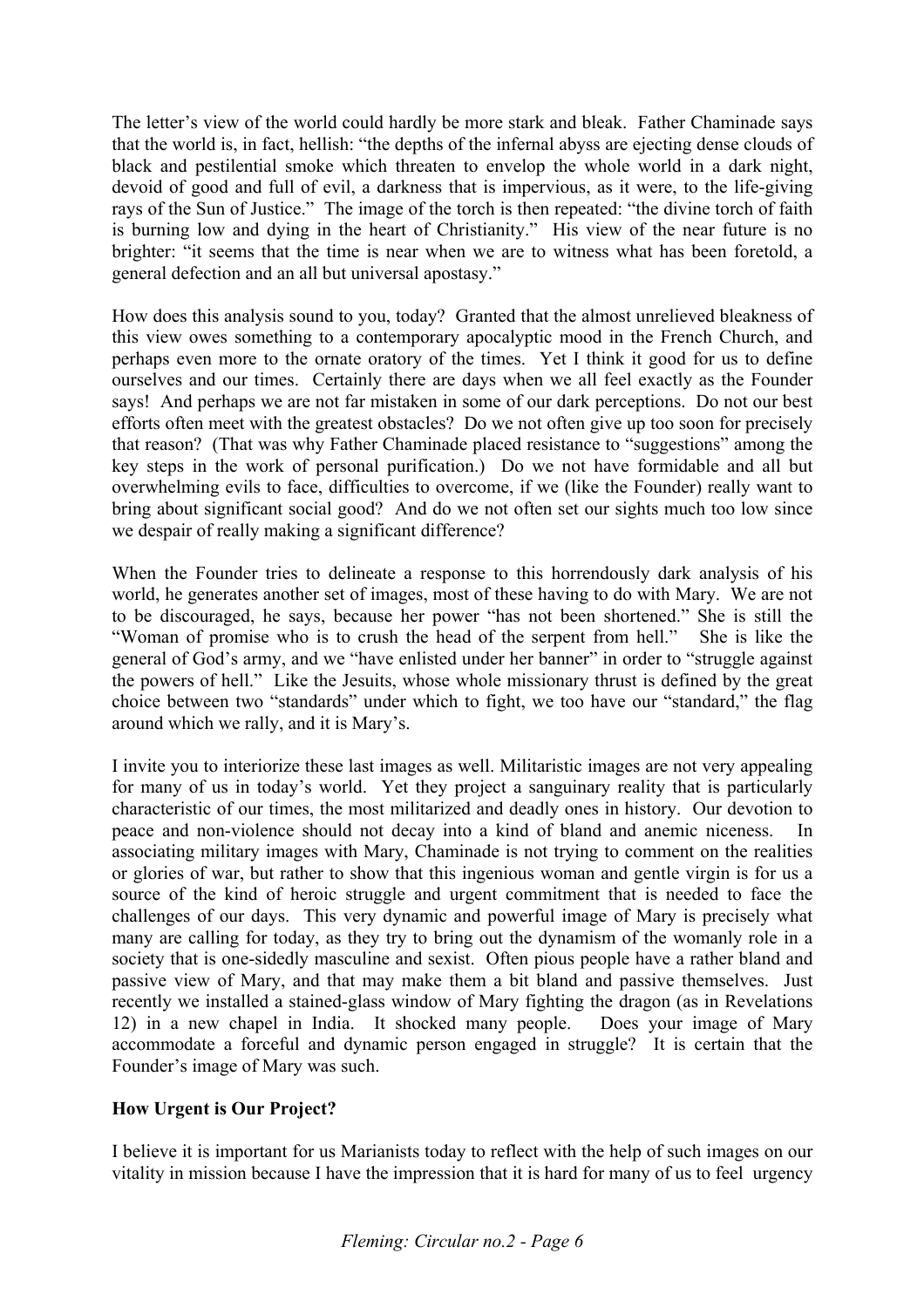about our missionary project. Good education makes many of us thoroughly at home in the modern world. Combined with our maturity and our experience, this may give us a certain wisdom, which is helpful; but it may also give rise to a high degree of comfort with the culture as it is, which is not so helpful. After 200 years, we Marianists may have become in many cases too well "installed," too comfortably settled in to things-as-they-now-are.

Like much in the Church, we may be a bit too genteel, too bland, too appreciative of the positive features of the status quo, too hesitant and dithering in our commitments to any possible conversion and transformation. Our missionary project sometimes does not seem very compelling. We need to recapture fire, to think and act with more boldness. We need to mean it when we pray each day, "Thy Kingdom come." Biblical theology tells us that God's Kingdom is both "already" and "not yet." But I think that too often some of us contemporary Christians act as if we are already fully enjoying our own comfortable little kingdoms and are quite happy to keep the "not yet" at a great distance!

It is becoming increasingly obvious that a certain model of Church renewal and of the readaptation of religious life just is not working. The aftermath of Vatican II left us thankfully with a new appreciation of the goodness and beauty of the world around us, which is full of the presence of God. But perhaps we thought we could get in touch with this presence of God in the world a bit too cheaply. Perhaps we felt for a while a somewhat heady and optimistic sense that it would be easy to find and communicate that divine beauty, mainly by sloughing off the stern Jansenistic negativism of the past. Perhaps we sometimes thought we were affirming the beauty and goodness of creation and resolutely leading the Church into the modern world, when in fact we were just letting the noonday devils of comfort and consumerism and trendy aestheticism get a good grip on us. The resulting "project" of religious life, which is far from the intention of the Council, may be something banalized and lacking in solid spiritual substance, a genteel, middle-class kind of ecclesiastical professionalism.

No doubt I am exaggerating. But if there is a little grain of truth in this analysis, it is no surprise that today we often do not communicate a sense of urgency or awaken crowds of followers, or that we ourselves after a while lose our fire and the intensity of our commitment to our vocation. The urgency of a dynamic missionary project is only possible, I think, if we see some difficult good that has enough "size," is big enough and gripping enough, that is gravely threatened by existing conditions and merits a struggle and the dedication of our best talents and energies for a long time. Especially today, when people are so impressed - and rightly! - by the formidable difficulty of life-time commitment and the greatly demanding challenge of living a life of chastity (not to mention the other vows), there will not be many decent and capable people willing to make the sacrifice unless they feel moved by a missionary project big enough to justify it in their eyes.

It would be good, then, to reflect on the images that truly motivate us, those things about which we in fact feel some urgency. There may be other images of our vocation that appeal to us, and we could stimulate one another in sharing them. But, if we are honest, we may also find that the really dynamic motivation in our lives does not have enough to do with our vocation. Television and advertising today fill our imaginations with great numbers of images and are often quite successful in creating urgently felt needs. "Where your treasure is, there is your heart," said Jesus (Matt. 6:21). That which in fact moves us may sometimes be far from the thrust of our charism. A good look at our motivation may lead us to pray and work for a genuine conversion.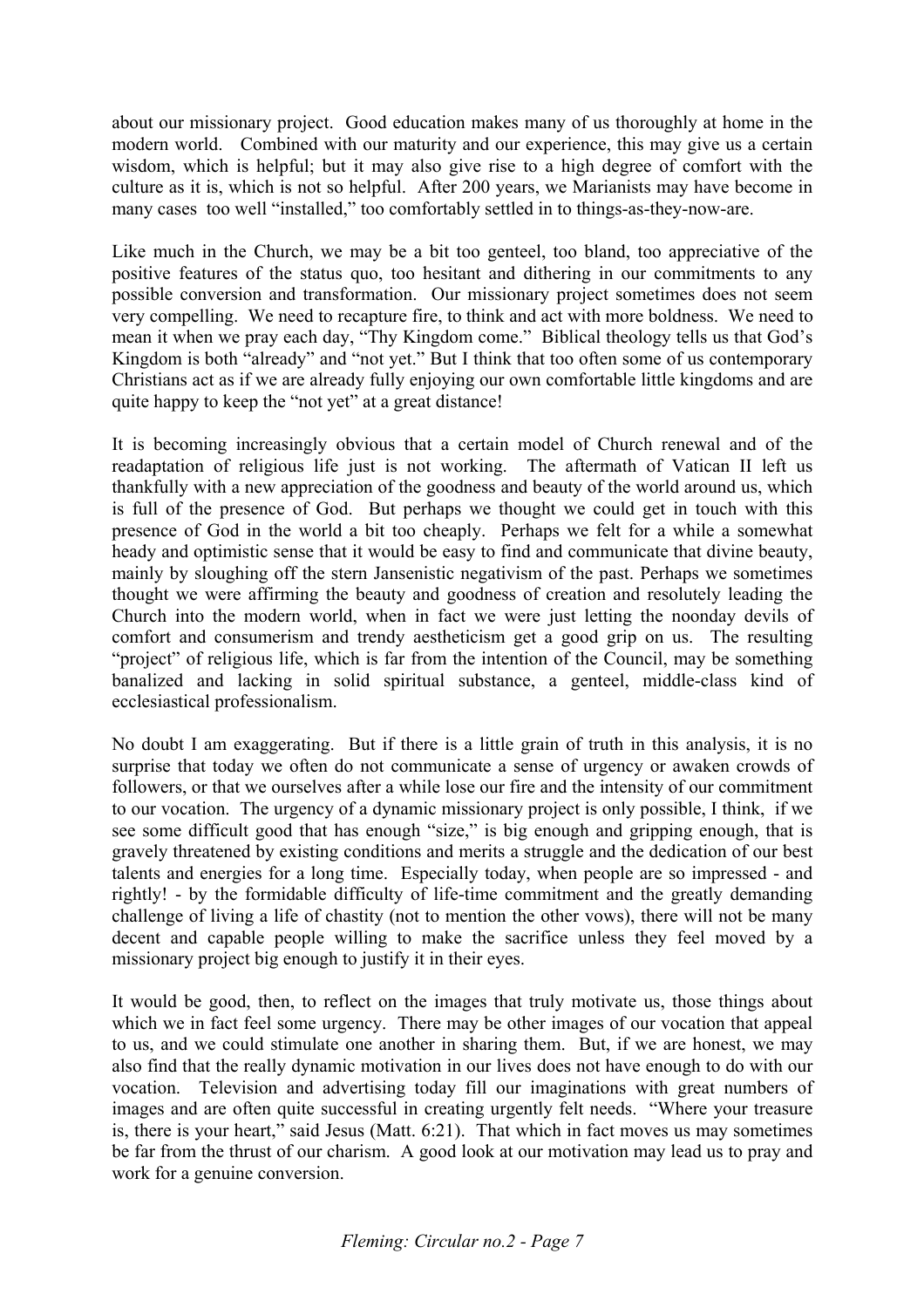#### **Differing Situations**

My visits during this past year bear out the key role of the missionary project in promoting the vitality of Marianist life. It is clear that the Marianist missionary project we communicate to others is much more compelling in some situations than others.

In a number of cases the situation itself evokes an urgent response. These are precisely the countries where we have a good number of vocations and a lively Marianist lay movement. You do not have to be very insightful to feel the great need of responding to the poor in Africa and India, and the Marianists in general have a good record of commitment to that compelling project. In countries with masses of newly baptized Christians among the young and among mature adults (I think particularly of things I saw in Korea, in the Ivory Coast, Togo and Congo), it is comparatively easy to feel the urgent need for formation in the faith and to respond with programs that involve fervent faith communities. In certain countries where newly militant religions (Islam in some parts of Africa, Hinduism in India, fundamentalist Christian "sects" in other parts of Africa and in Latin America) are aggressively attacking the Church, it is natural to feel an urgency about the mission of formation in faith. In places dominated by poverty and by merciless socioeconomic regimes, urgency comes pretty naturally. In countries as diverse as Colombia, Ireland, and Congo, our Brothers live very close to violence and to warlike conditions: there is not much need to convince them that their work in solidarity with the poor and with peacemakers is urgent.

It is harder to feel the urgency of a compelling apostolic project in prosperous welfare societies. These societies are often characterized by hollowness in the lives of many people, an emptiness of overarching values and commitments, a seeming indifference to God and to the transcendent in any form. Marianists working in such situations are clearly part of those who long for more. But how establish the kind of missionary project that speaks urgently to people who seemed to have no interest in the transcendent, to have lost their spiritual sensitivities? We may do good, useful work and be appreciated by many; but our missionary project easily becomes vague and amorphous, and we often flounder.

Yet there is a core of belief and idealism that still subsists, even in the most secularized and comfortable societies, somewhere, often beneath the overlay of a sophisticated and blasé popular culture. There is a longing for someone or something worth believing in, worth the gift of one's life. Many people today feel rootless and lost in a confused search, fearing a void of meaning and idealism and morality. Idealistic young people and parents confronted with the task of handing on values to their children are particularly prone to feel this way. They are looking for something. Can we not find a way to share a vital Marianist missionary project that will tap this spiritual energy, unleash the forces of this longing? I believe that is the most urgent task facing us Marianists today.

#### **Some Doubtful Urgencies**

But perhaps, like me, you are uncomfortable with some in today's Church who obviously feel moved by what they conceive to be an urgent missionary project. A relatively obvious response to the quandary of our world is to take refuge in some clear-cut, simplistic lifeproject.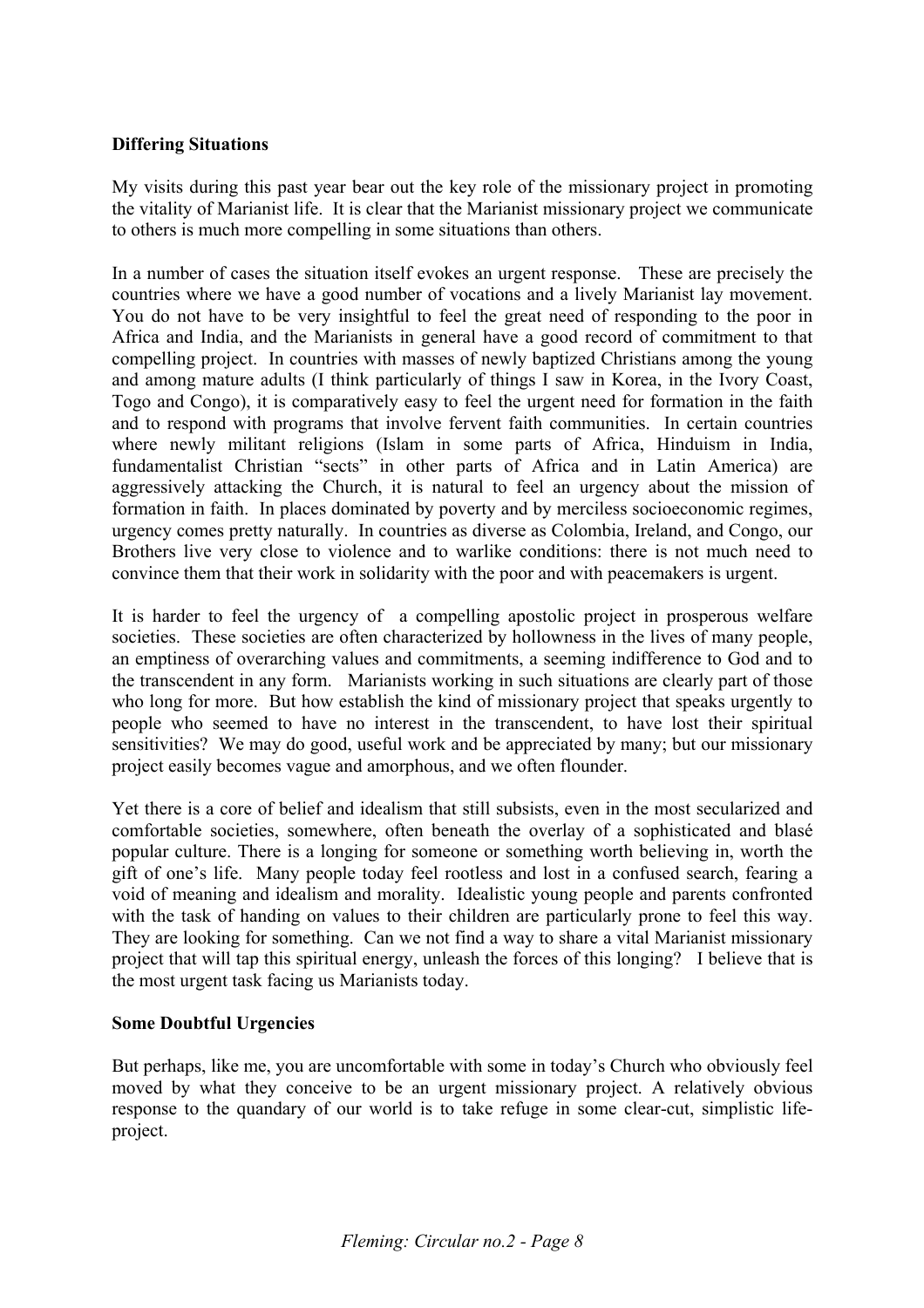Some groups have a vital, almost fanatic commitment to what I would call a "restorationist" project: all will be well if we just return to a golden age, the way things used to be, when there was certainty about eternal truths and simple clarity about norms of conduct. Since the golden age has obviously vanished, restorationist projects always imply a certain pugnaciousness, a gathering of the forces of those who embrace the project in sharp hostility to the decay of recent times. In Catholic circles, restorationist projects often stress the Latin mass, the culture of relations between clergy and laity that emerged in the later nineteenth century, and the condemnation of all pluralism in doctrine, worship, or lifestyle. In Protestant circles such projects often give rise to biblicist fundamentalism. In the Muslim world restorationists call for the literalist application of traditional law and can even sanction the concept of a "holy war" against unbelievers. Restorationist projects are compelling and dynamic for many people today. They become all the more tempting in the absence of other vibrant missionary projects to respond to a confused and frightening world.

Other common projects are not really restorationist, but I would call them more "authoritarian" or "paternalistic." They coalesce around powerful and assertive religious leaders who seem to project an answer to spiritual confusions and vacuums. These leaders function by asking their adepts to sacrifice their own flawed and confused judgments in favor of the leader's superior insight. (This is a sacrifice easily made in a world as complicated as today's!) Some self-proclaimed evangelists and moral leaders seem to manipulate groups of followers in this way. But even very genuine spiritual and moral leaders who have no desire to create such a following sometimes spawn personality cults, whose members consider themselves the only "true" disciples of the leader, more devoted to the "church of so-and-so" than to that of Jesus Christ.

#### **The Missionary Project we Need**

Most of us Marianists reject the kinds of movements just mentioned. But how can we find a valid and worthy missionary project, neither bland nor fanatical, that will give us renewed vigor today, one to which it is evidently worth dedicating lifetimes of chastity, poverty, obedience, stability, and ministry?

I think we already know the answer but have a hard time motivating ourselves to take it seriously. Everything points in the same direction - exhortations from Rome, General Chapters, studies on topics as diverse as vocations, youth ministry, Christian education and parish work. A missionary project that is faithful to our contemporary world, to the tradition of the Church, and to the gospel itself, must be characterized by three components.

First of all, a missionary project valid in today's world must cultivate a deep spirit of faith and prayer. Our prayer must be something more than a restoration of antiquated forms and more than a bland, liturgically tasteful, contemporary mediocrity. People today are longing for a depth of contemplative experience. They are impatient of merely trendy secularism and also of an external prayer-life that fails to make them "taste and see" God's goodness. They want a faith that leads to experience. They want something that relates to their culture but also takes them beyond it into new depths. They are looking for masters of prayer, and they will flock to places and people who communicate a real depth of contemplative life. Such communication of itself has a great power to attract and motivate. It is an indispensable component of a compelling missionary project for our time.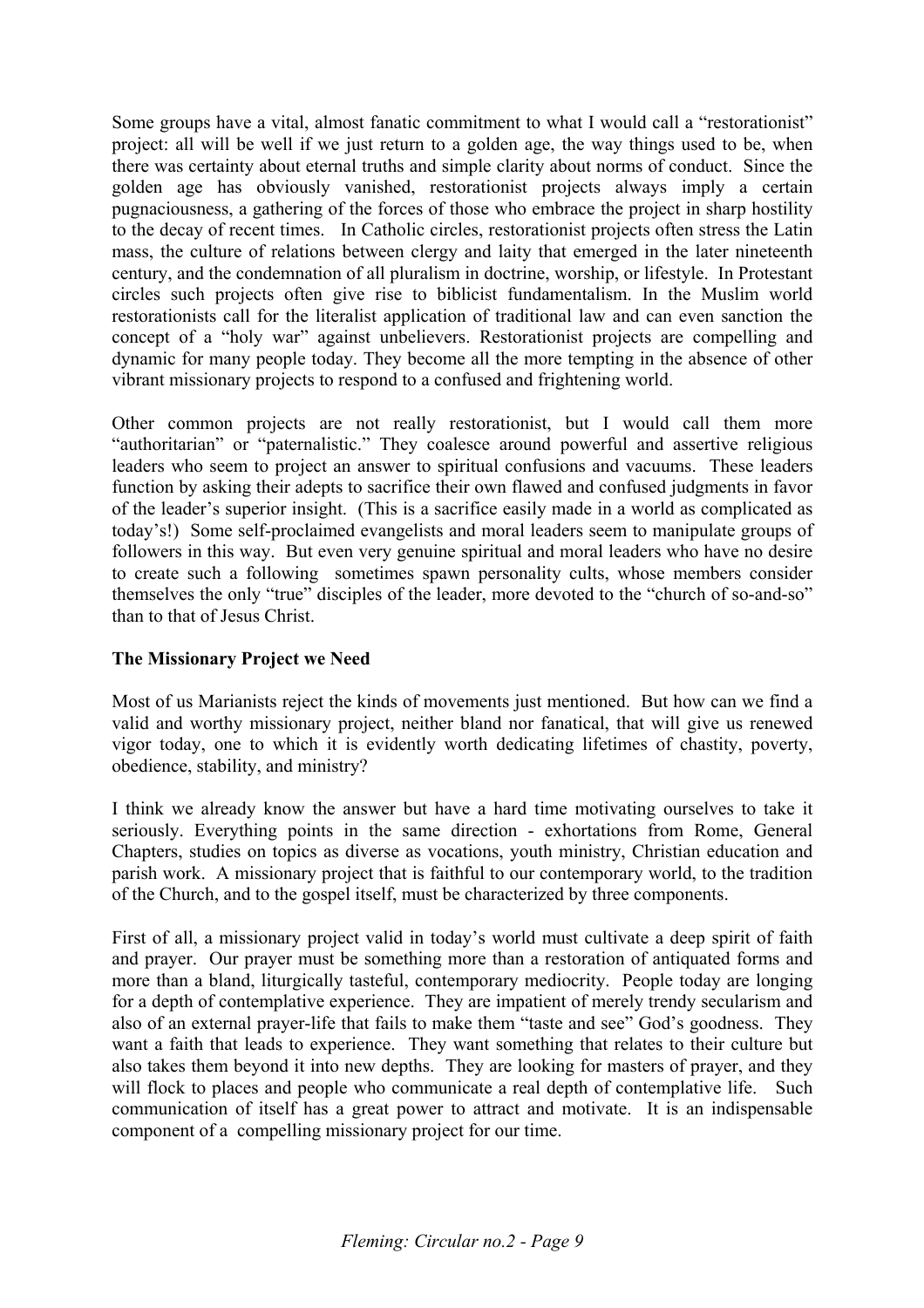Secondly, community (see *Partners in Hope*, nos. 32-33). A vital missionary project must invite to a depth of brotherhood and sisterhood. The decline of community is one of the key problems of our time, and anyone who offers a meaningful experience of it, as Father Chaminade did 200 years ago, will touch the lives and energize the commitments of many followers. The word "community" is used in so many contexts today that it might not evoke the powerful sense of solidarity and human care that we need. The words "brotherhood and sisterhood" suggest that the kind of community in question is much more than some kind of organizational belonging, much more than a vague heartiness or a cheery camaraderie. Today's lonely people, especially youth, long for a real set of family relationships, which some of them have hardly ever experienced. They long for the sense of a common commitment that emboldens people to try to achieve difficult goals together. But in our Marianist communities it is easy to settle for a kind of congenial individualism, a convenient and benevolent agreement to keep in touch and not to interfere much in one another's private lives. No strong apostolic team will emerge in such a community. Obviously this stance does not make for a compelling missionary project. On the other hand, whenever people manage to establish a warm and welcoming and challenging sense of real brotherhood and sisterhood, engaged together in a mission that is worth doing, there is a powerful response.

Thirdly, I believe it is no exaggeration to say that every compelling gospel project of our times is marked by an effective concern for God's poor, for the marginalized and neglected in our world. (See *Partners in Hope*, nos. 41, 45.) Middle-class comfort, preoccupations with consumer goods, and smug satisfaction with the realities of sociopolitical life do not awaken a following. They are so much the order of the day that no one will see much of a reason to make a dynamic commitment to a life-project that involves them. There is no need to make a Marian consecration or to sacrifice your whole life in poverty, chastity, and obedience just to maintain the status quo! Anyone who wants to do that probably has something wrong with him.

There are many ways to take up a mission in solidarity with the poor and marginalized, and this commitment can be made in all apostolates and all kinds of institutions, but the commitment needs to be focused on something rather difficult and clearly visible; the commitment must not be too intellectualized, it must be something more than just vague benevolence, if it is to be part of a missionary project that galvanizes energies today.

#### **Conclusion**

In the last analysis, the urgency of a compelling missionary project is not determined by external circumstances. We all know people who communicate such a project in the seemingly most mundane of circumstances - I think of some of the great Marianist teachers I have had, for example. We also know others who seem bored and bland even where the challenge is greatest. The conditions of the world around us and the corporate energy of our religious community will help or hinder the sense of urgency, but ultimately a great deal depends on each of us individually. Here, as in so many things, the "essential is the interior."

For this reason I invite you to reflect prayerfully on yourself first of all, more than on the attitudes of others or even the atmosphere in your province. What missionary project do you in fact have at this moment in your own life? Are you energized by it, and is it dynamic to others, drawing them into a current of faith and commitment? Where are you in regard to the three essential components I just mentioned: prayer, brotherhood, and the poor? What can you do to recognize and break out of any genteel blandness around you?